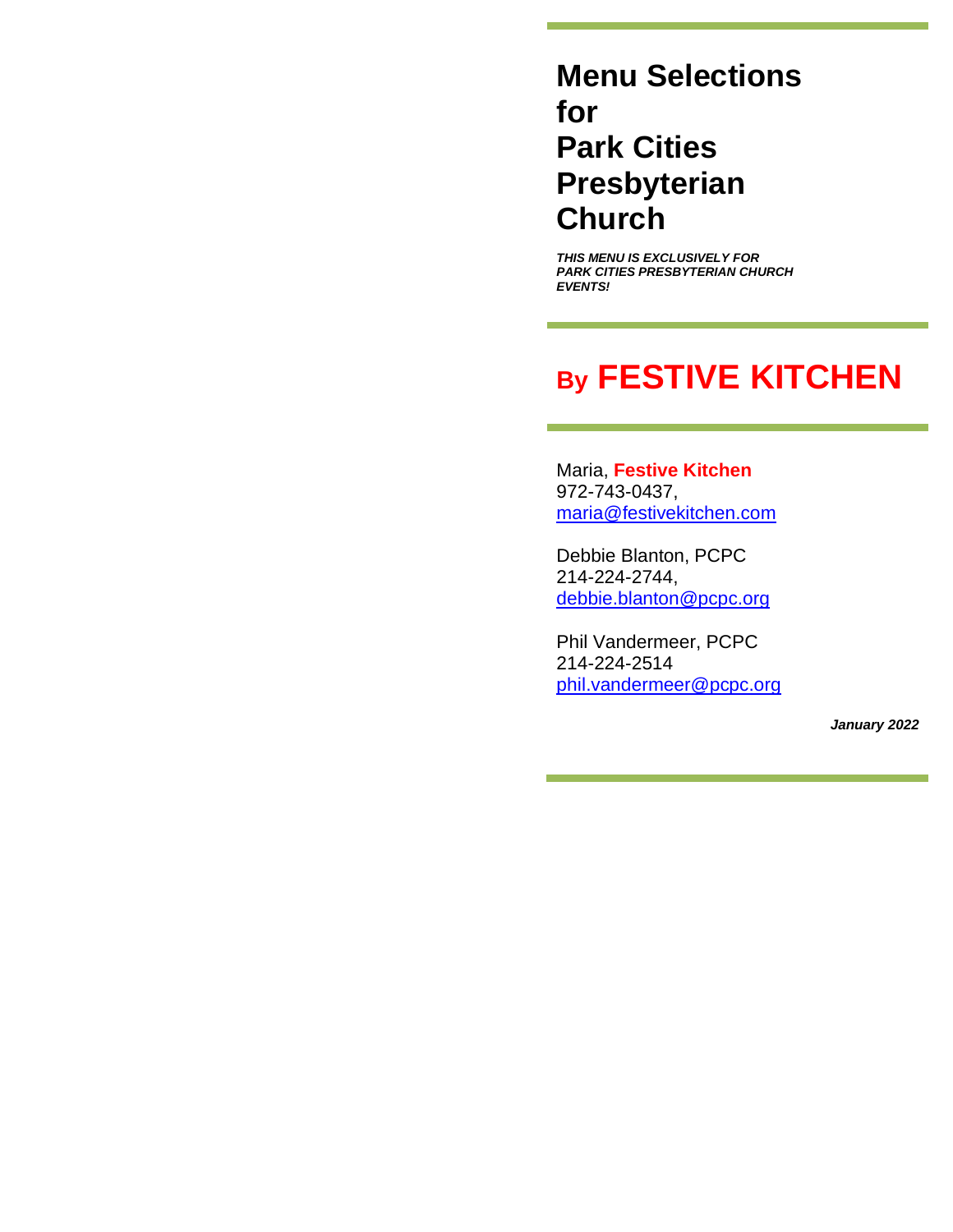# **BREAKFAST MENU**

## **Breakfast #1 - \$4.25 per person**

Comes with bananas, orange juice, and **TWO** pastry selections from the list below. \*

## **Breakfast #2 - \$7.80 per person**

Comes with Yogurt and Granola, seasonal fruit tray, orange juice and **TWO** pastry selections from the list below. \*

## **Breakfast #3 - \$10.25 per person\***

Comes with Yogurt and Granola, seasonal fruit, pigs in a blanket (four pigs per person), orange juice and **TWO** pastry selections from the list below. **\***

## **Breakfast #4 - \$10.25 per person\***

Comes with Yogurt and Granola, seasonal fruit, hash brown and sausage casserole, orange juice and **TWO** pastry selection from the list below. **\***

### **Breakfast #5 - \$10.25 per person\***

Comes with Yogurt and Granola, seasonal fruit, Mini Quiches (choose one kind – Spinach/Mushroom, Green Chili Chicken or Ham/Cheese – two quiches per person), orange juice and **TWO** pastry selections from the list below. **\***

### **Breakfast #6 - \$10.25 per person\***

Comes with Yogurt and Granola, seasonal fruit, Breakfast burrito with salsa (choices - Ham/Egg/Cheese or Bacon/Egg/Cheese or Sausage/Egg/Cheese or Potato/Egg - one per person), orange juice and **TWO** pastry selections from the list below. **\***

## *\*Pastry List – For Breakfasts 1, 2, 3, 4, 5, 6:*

*Buttermilk Biscuits White Chocolate Apricot Scones Tiny Sinful Pecan Pie Muffins Mini Blueberry Muffins*

## **Breakfast #7 - \$9.75 per person**

Includes one side, one meat, bread\*

### **Side:**

*Scrambled Eggs Fresh Fruit Tray Hashbrowns*

### **Meat:**

*Sausage (2 links per person) Bacon (3 strips per person) Ham (1 4oz slice per person)*

### **Bread\***

*Biscuits with Butter & Jam Toast with Butter & Jam Croissants with Butter & Jam*

### **Pigs in a Blanket - \$16.25 per two dozen**

Pigs in a blanket come by two dozen. Enter the number of TRAYS you want. (1 tray  $= 2$  dozen pigs in a blanket)

*(Regarding fruit choices – no melons or strawberries October – March)*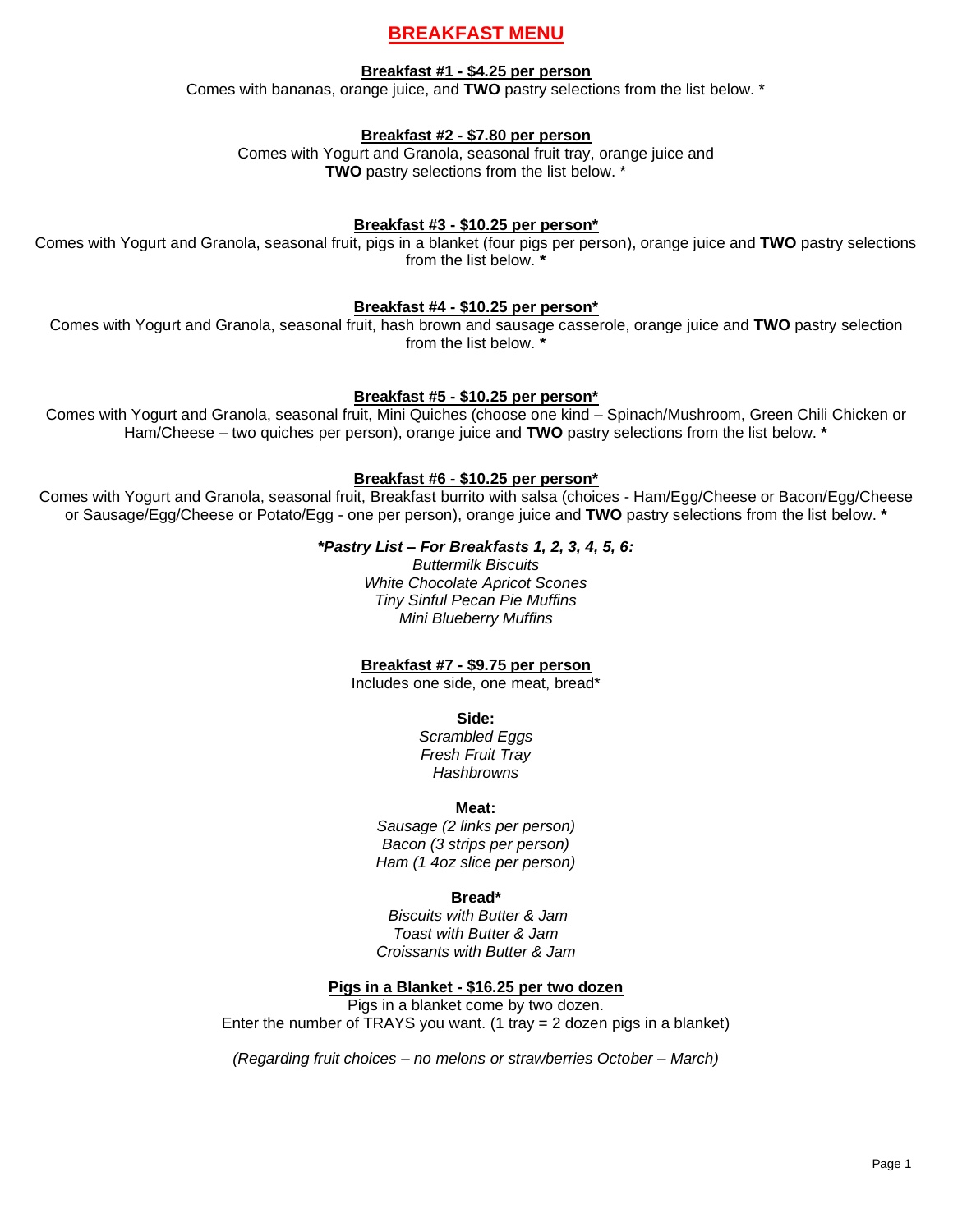# **Snacks**

**Dip/Spread with Chips/Crackers - \$15.00** Serves 4 to 5 people Includes a choice of Blue Mesa Chips or Water Crackers AND Your choice of **ONE** of the following dips/spreads: *Artichoke/Parmesan Hummus Bacon Dip Roasted Red Pepper Dip Spinach Veggie Dip*

**Red Pepper Jelly Cheesecake with lavasch crackers - \$21.00 -** *Serves 8 to 10 people* **Zingers - \$23.25** *- per 2 dozen (Blue Cheese Sauce \$2.50)* **Queso and Chips - \$3.50 pp** *(minimum order of 20 people)* **Basil Pesto Torte with Lavash** *-* **\$22.00** *- Serves 8 - 10* **Green Chili Cheese Torte with Blue Mesa Chips** *-* **\$21.00** *- Serves 12* **Awesomeness (sweet and spicy mix) - \$1.50 pp Tortilla Chips with Fire Roasted Hot Sauce - \$2.50 pp**

**Miscellaneous Item**

**Punch - \$1.00 cents person**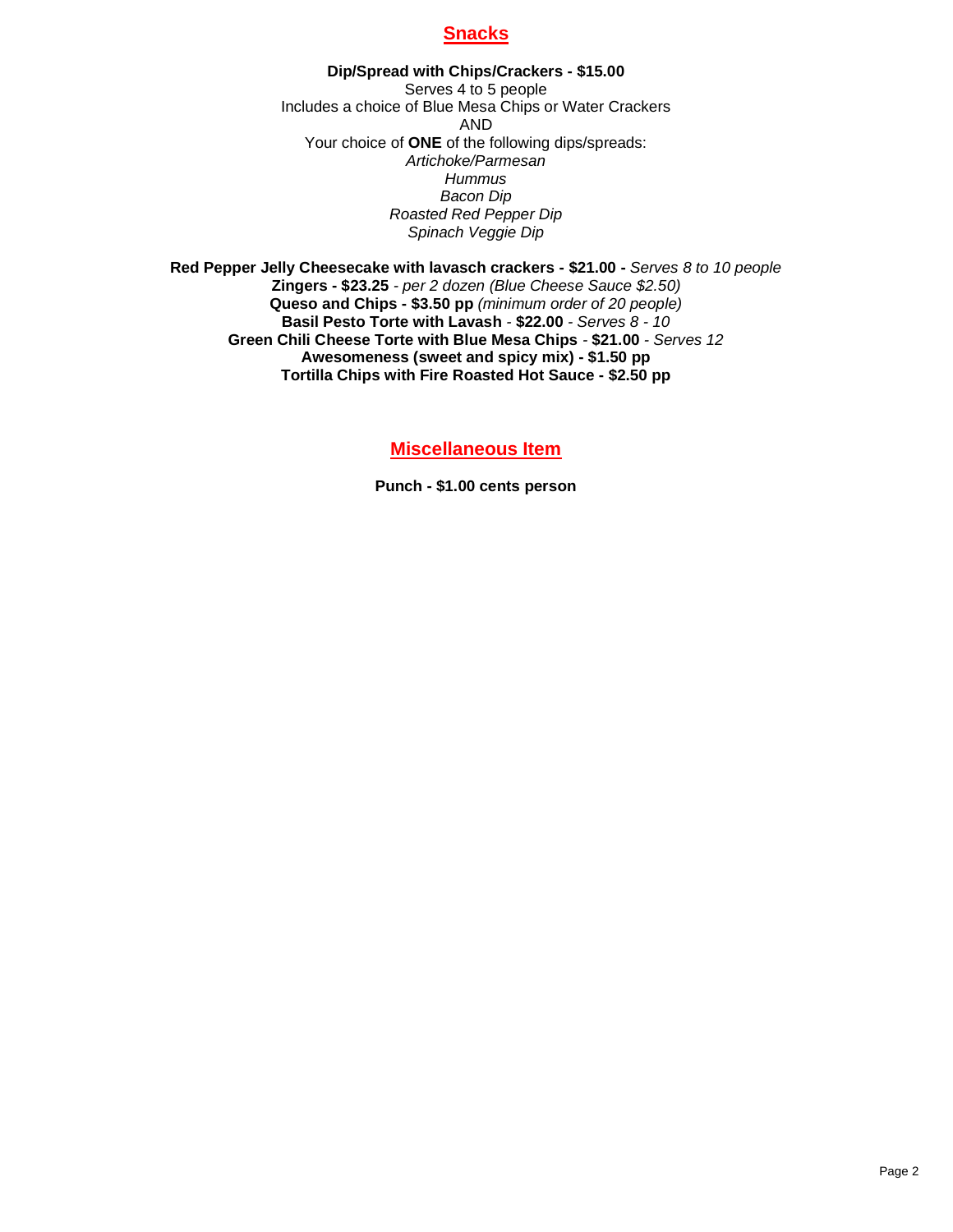# **LUNCH**

# *Box Lunches*

**Soup and ½ Sandwich Lunch - \$7.50** cup of soup (dessert is extra)

## **Lunch Box #1 - \$9.50 per person**

Comes with chips, one choice of sandwich or wrap, and one choice of dessert

## **Lunch Box #2 - \$10.95 per person**

Comes with one choice of sandwich, one choice of salad, and one choice of dessert

# **Salad Duo Lunch Box - \$9.00 per person**

Comes with **TWO** choices of salad and one choice of dessert

# *Sandwich Choices:*

*Tequila/Lime Grilled Chicken w/Basil Pesto Mayo Roma Tomato/Fresh Mozzarella/Basil Pesto May Fabulous Chicken Salad Smithfield Ham w/Dejon Mayo Oven Roasted Turkey/Provolone Cheese w/Basil Pesto Mayo Old Fashioned Homemade Pimento Cheese Jalapeno Pimento Cheese Egg Salad Roast Beef and Cheddar Sandwich on Oatnut Bread w/Dejon Mayo*

# *Wrap Choices:*

*Chicken Caesar Turkey/Provolone Ham/Cheddar*

## *Salad Choices:*

*Roma Tomato/Fresh Mozzarella/Fresh Basil with Balsamic Dressing Sandy's Favorite – Field Greens, Gorgonzola Cheese, Dried Cranberries, Toasted Pecans with Balsamic Dressing Romaine with Mandarin Oranges and Candied Almonds with Red Wine Vinaigrette Dressing Traditional Caesar Salad with Croutons, Fresh Parmesan and Homemade Traditional Caesar Dressing Fabulous Chicken Salad Penne Pasta Salad with Black Olive, Broccoli & Sundried Tomatoes Old Fashion Potato Salad Greek Salad (\$4.10 per person) Seasonal Fruit Tray (Minimum-20 people) Chopped Iceberg Salad with Crumbled Bacon and Ranch Dressing or Blue Cheese Dressing Spinach Salad with Feta Cheese, Dried Apricots or Mandarin Oranges with Cashews and Balsamic Dressing Spinach Salad with Boiled Egg, Crumbled Bacon, Red Onion, Croutons, with Red Wine Vinaigrette Dressing Mexican Salad with Chopped Red Bell Pepper, Black Beans, Corn, Garbanzo Beans with Lemon Dressing or Ranch Dressing*

# *Soup Choices:*

*Tomato Basil Poblano Corn Chowder Creamy Potato Vegetable Beef Chili*

# **Sandwich trays - \$21.00 for ten half sandwiches (sandwich choices above)**

*See Dessert Choices on Page 4*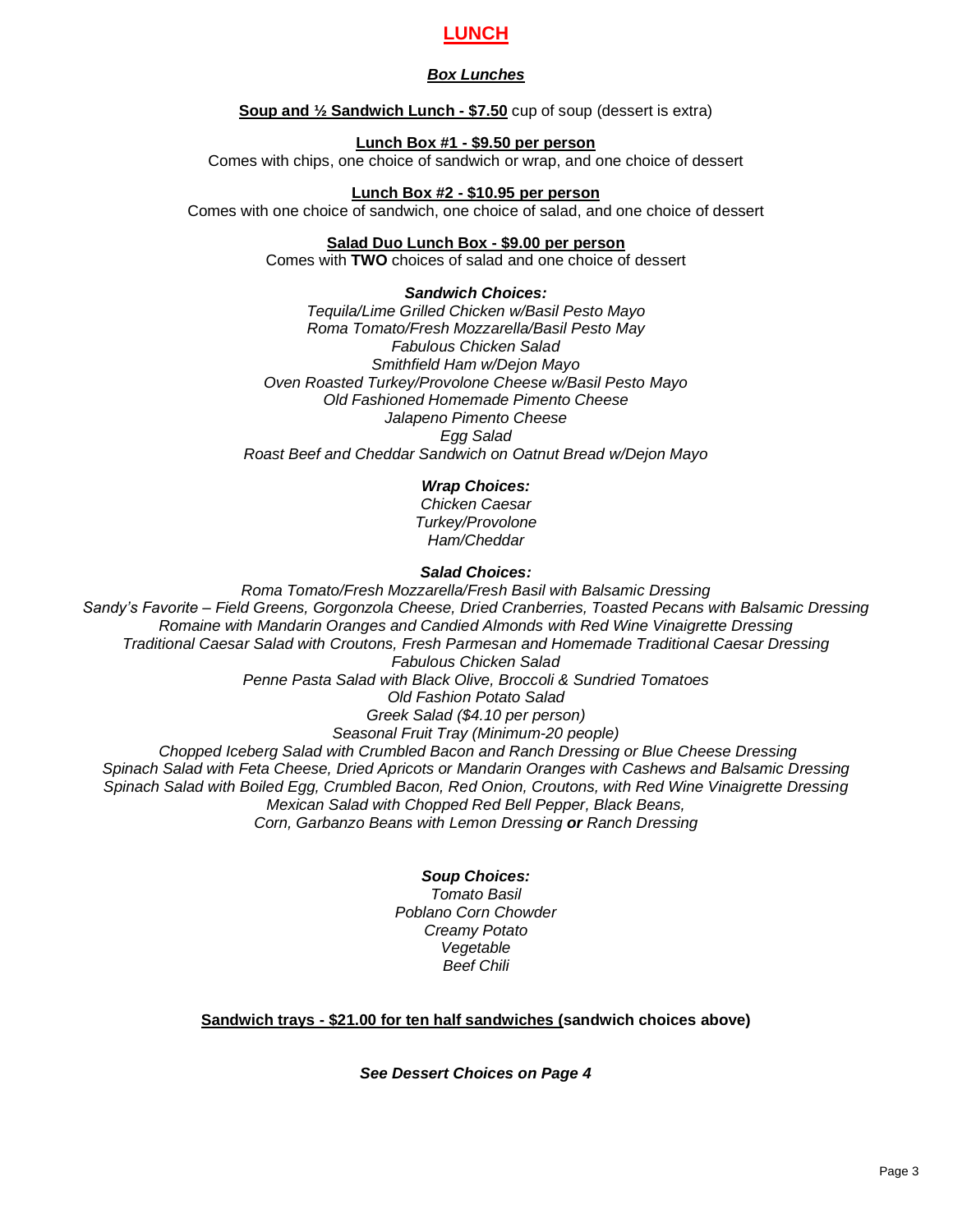#### *Cookie & Bar Choices:*

*Chocolate Chip Cookie Dallas Rocks (chocolate chips, dried cranberries, pecans, raisins & coconut) Gluten Free Peanut Butter Cookie Peanut Butter/Chocolate Chip Cookie Oatmeal Raisin Cookie Oatmeal Chocolate Chip Cookie Ooey Chewy White Chocolate Cookie Cappuccino Pecan Cookie Snickerdoodle Cookie Killerdoodle Cookie (butter scotch chips, M&M's, oatmeal) Chocolate Chip/Coconut Cookie Red Velvet Cookie Outrageous Brownie (with nuts) Fudgy Brownie (without nuts) Red Velvet Cream Cheese Brownie Lemon Bar Pecan Pie Bar (seasonal) Ginger Molasses Cookie (seasonal) Raspberry Bar (seasonal)*

> **Cookie Tray (2 dozen cookies) - \$18.75 2 dozen** cookies of your choice from the list above.

# **Bite-Sized Cheesecakes – \$10.75 per dozen**

*Choose from: New York Style Key Lime*

**Dessert Bar Tray (2 dozen cookies) - \$18.75**

**2 dozen** dessert bars of your choice from the list above.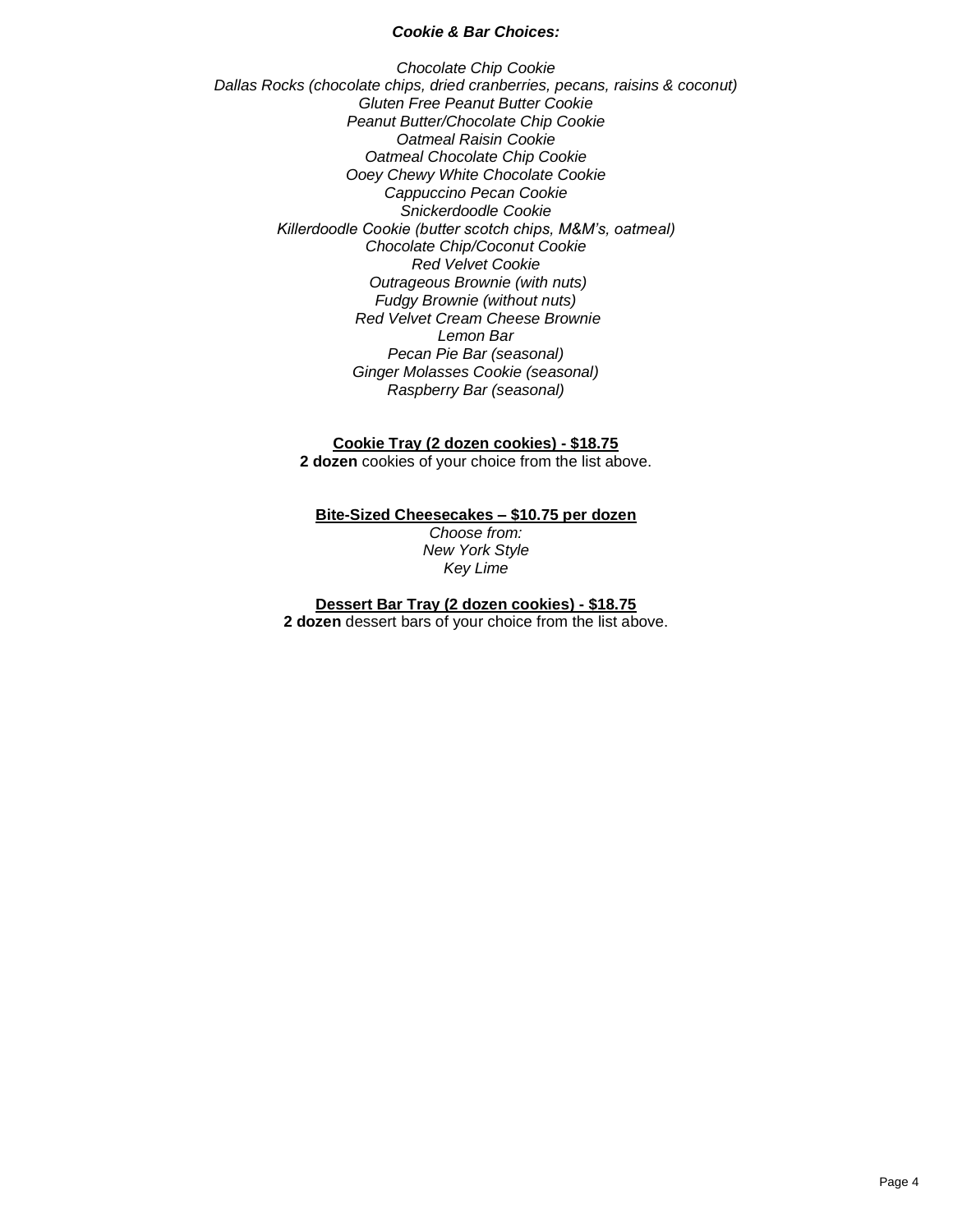# **Salads by Large Bowl**

## **Salad Luncheon - \$3.75 per person**

**ONE** choice of salad served in 1 large bowl

*Salad Choices:*

*Roma Tomato/Fresh Mozzarella/Fresh Basil with Balsamic Dressing Sandy's Favorite – Field Greens, Gorgonzola Cheese, Dried Cranberries, Toasted Pecans with Balsamic Dressing Romaine with Mandarin Oranges and Candied Almonds with Red Wine Vinaigrette Dressing Traditional Caesar Salad with Croutons, Fresh Parmesan and Homemade Traditional Caesar Dressing Fabulous Chicken Salad Penne Pasta Salad with Black Olive, Broccoli & Sundried Tomatoes Old Fashion Potato Salad Greek Salad (\$4.10 per person) Seasonal Fruit Tray (Minimum-20 people) Chopped Iceberg Salad with Crumbled Bacon and Ranch Dressing or Blue Cheese Dressing Spinach Salad with Feta Cheese, Dried Apricots or Mandarin Oranges with Cashews and Balsamic Dressing Spinach Salad with Boiled Egg, Crumbled Bacon, Red Onion, Croutons, with Red Wine Vinaigrette Dressing Mexican Salad with Chopped Red Bell Pepper, Black Beans, Corn, Garbanzo Beans, and Chopped Cilantro with Lemon Dressing or Ranch Dressing*

**Add a protein to above large bowl salads for \$2.50 more per person – grilled chicken, pork tenderloin, ham or turkey**

## **Grilled Chicken Caesar Salad - \$6.25 per person (\$6.75 per person if served in individual boxes)**

## **Crunchy Asian Chicken Salad with Mandarin oranges, cabbage, sesame seeds and Asian Dressing - \$6.25 per person**

*(Regarding fruit choices – no melons or strawberries October – March)*

# **Soups (by the bowl)**

## **Bowl of Soup - \$3.50 per person**

Choose **ONE** from the following: *Tomato Basil Poblano Corn Chowder Creamy Potato Vegetable Beef Chili*

*(See Page 4 for dessert choices)*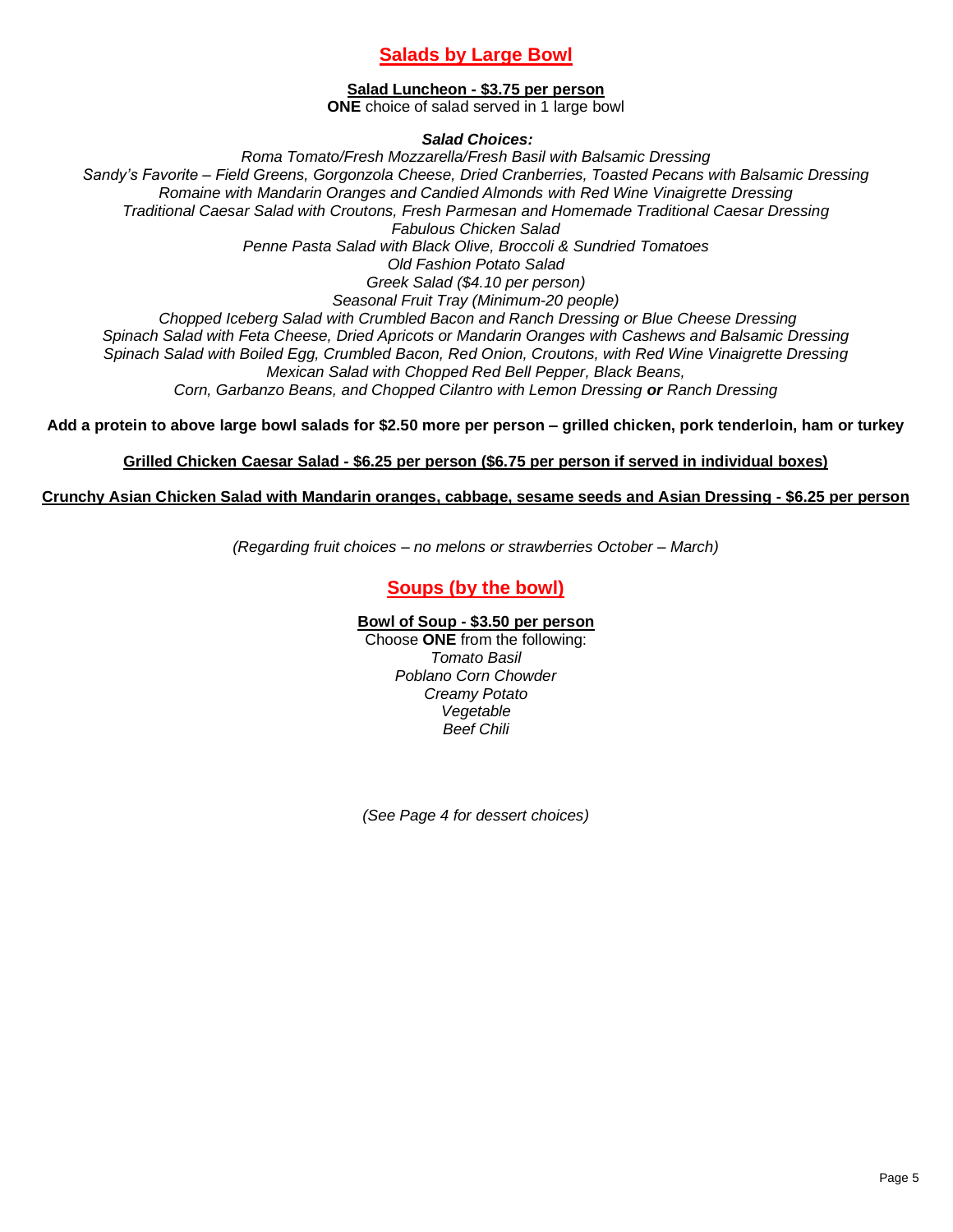# **HOT MENU**

#### **\$10.00 pp – includes choice of ONE – salad, entree, side, 1 bread \$11.95 pp – includes choice of TWO – either 1 salad and side OR 2 sides, 1 entree, and 1 bread Cost for dessert additional charge**

#### *Salad Choices:*

*Roma Tomato/Fresh Mozzarella/Fresh Basil with Balsamic Dressing Sandy's Favorite – Field Greens, Gorgonzola Cheese, Dried Cranberries, Toasted Pecans with Balsamic Dressing Romaine with Mandarin Oranges and Candied Almonds with Red Wine Vinaigrette Dressing Traditional Caesar Salad with Croutons, Fresh Parmesan and Homemade Traditional Caesar Dressing Fabulous Chicken Salad Penne Pasta Salad with Black Olive, Broccoli & Sundried Tomatoes Old Fashion Potato Salad Greek Salad (\$4.10 per person) Seasonal Fruit Tray (Minimum-20 people) Chopped Iceberg Salad with Crumbled Bacon and Ranch Dressing or Blue Cheese Dressing Spinach Salad with Feta Cheese, Dried Apricots or Mandarin Oranges with Cashews and Balsamic Dressing Spinach Salad with Boiled Egg, Crumbled Bacon, Red Onion, Croutons, with Red Wine Vinaigrette Dressing Mexican Salad with Chopped Red Bell Pepper, Black Beans, Corn, Garbanzo Beans, and Chopped Cilantro with Lemon Dressing or Ranch Dressing*

#### **Entrees:**

*Mushroom Sherry Chicken Chicken Enchiladas Chicken Broccoli and Rice Chicken Spaghetti Beef Lasagna Spaghetti and Meat Sauce Penne Pasta with Chicken and Alfredo Sauce Penne Pasta with Chicken or Sausage and Mariana Sauce Green Chili Chicken Quiche Artichoke Bruschetta Chicken Grilled Margarita Chicken Sesame Chicken with Plum Sauce Honey/Orange Pistachio Chicken Chicken Parmesan with Linguini Beef Stroganoff Smothered Steak w/Mushroom Sauce Sesame Chicken Pork Chop Fried Chicken Tenders (2 large tenders per person) Grilled BBQ Boneless Skinless Chicken Breasts*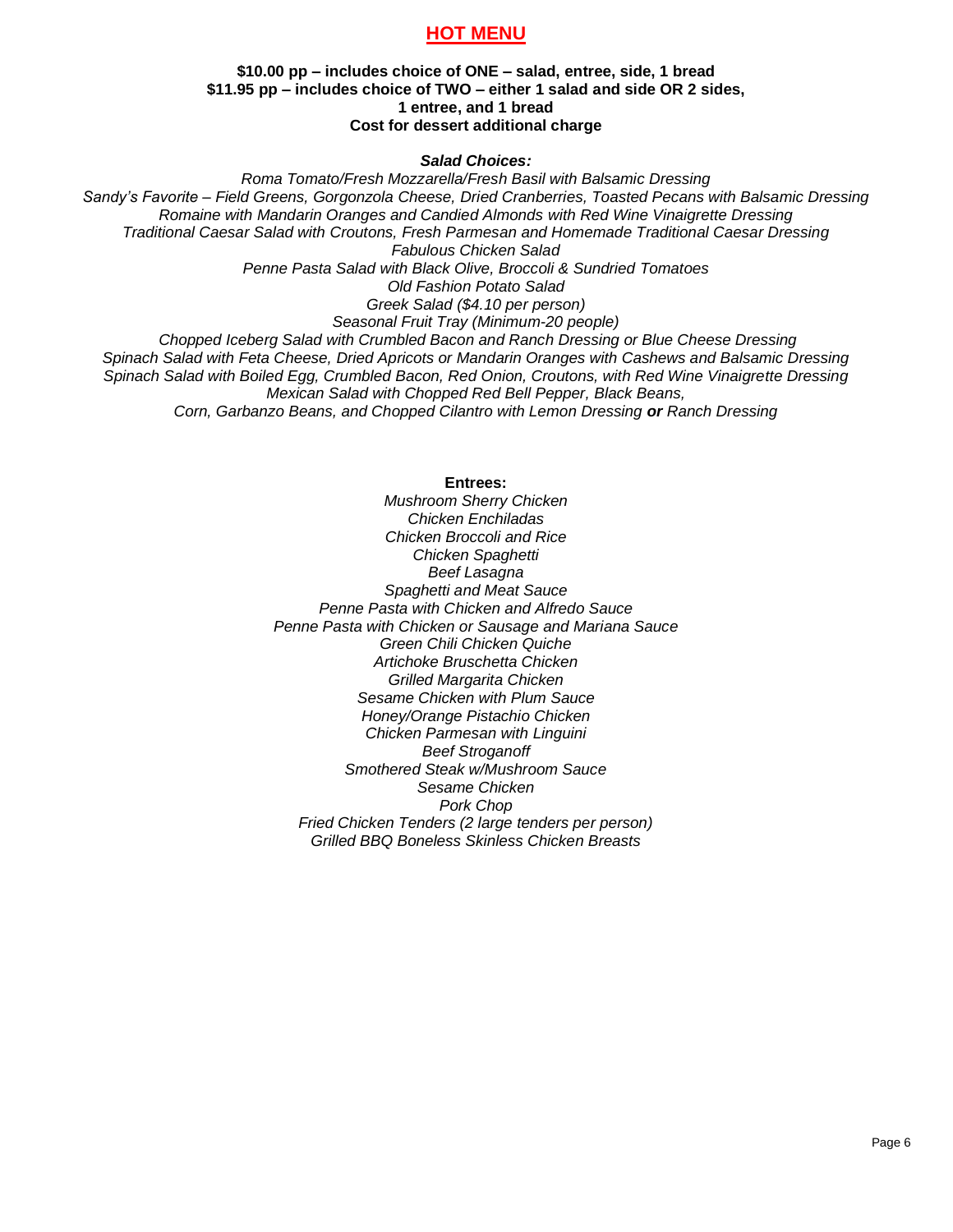#### **Sides:**

*Country Green Beans Brown Sugar Butter Green Beans Mashed Potatoes Carrot Soufflé Roasted Green Beans Mixed Vegetables Traditional Mac and Cheese Cheesy Squash Spinach Madeline Steamed Broccoli Oven Roasted Brussel Sprouts Whipped Sweet Potatoes w/pecan topping Au Gratin Potatoes Roasted Potatoes with Rosemary, Thyme and Olive Oil Baked Potato with Sour Cream and Cheese Griddle Seared Corn Rustic cream corn w/bacon Baked Beans*

#### **Breads:**

*Garlic Parmesan Rolls Nana Rolls Sister Shubert Rolls Garlic French Bread Buttermilk Biscuit*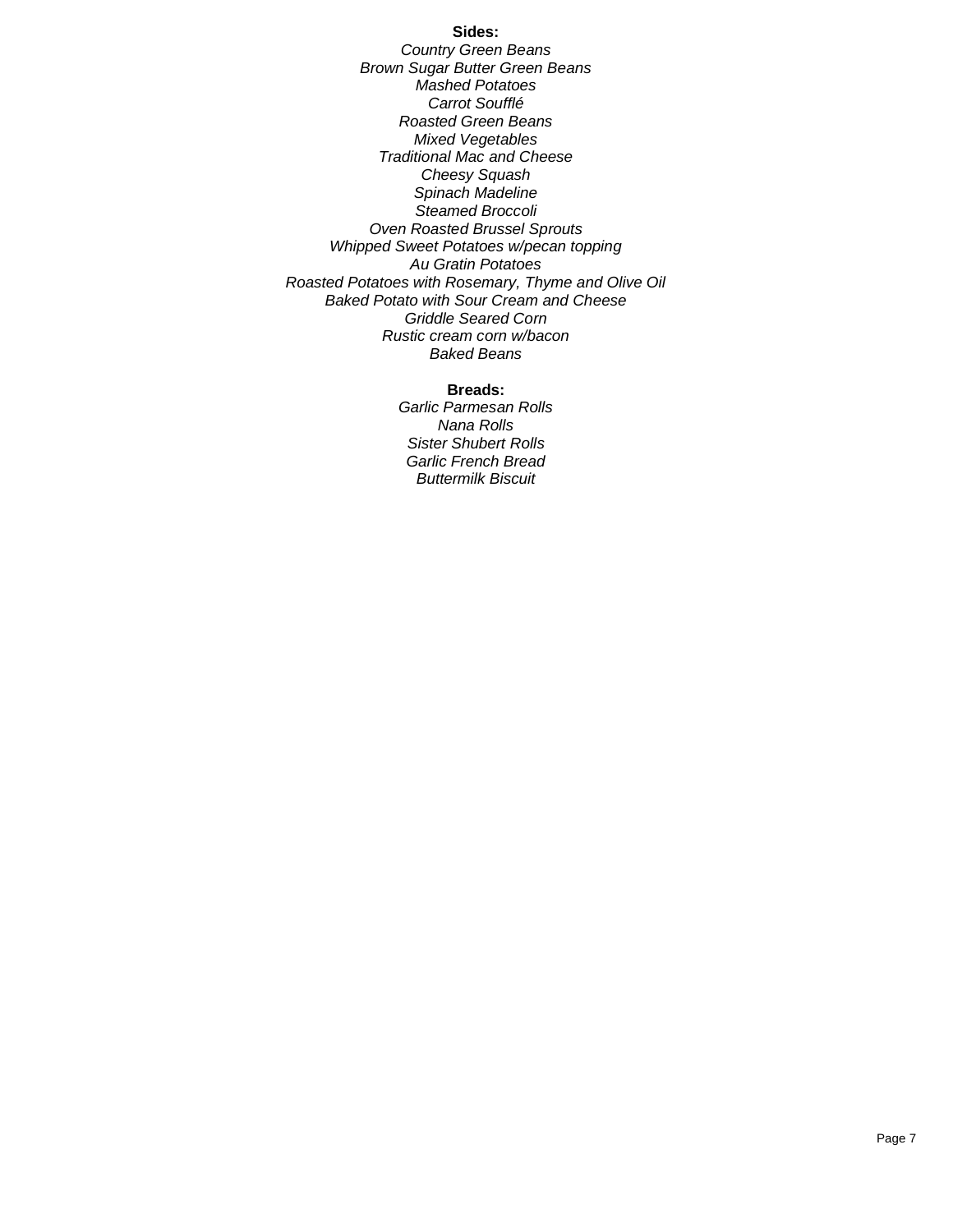# **Hot Menu – Bar Set up #1- \$10.00 per person (Hot Bar)**

Includes *one the salads listed below*

*Salad Choices:*

*Roma Tomato/Fresh Mozzarella/Fresh Basil with Balsamic Dressing Sandy's Favorite – Field Greens, Gorgonzola Cheese, Dried Cranberries, Toasted Pecans with Balsamic Dressing Romaine with Mandarin Oranges and Candied Almonds with Red Wine Vinaigrette Dressing Traditional Caesar Salad with Croutons, Fresh Parmesan and Homemade Traditional Caesar Dressing Fabulous Chicken Salad Penne Pasta Salad with Black Olive, Broccoli & Sundried Tomatoes Old Fashion Potato Salad Greek Salad (\$4.10 per person) Seasonal Fruit Tray (Minimum-20 people) Chopped Iceberg Salad with Crumbled Bacon and Ranch Dressing or Blue Cheese Dressing Spinach Salad with Feta Cheese, Dried Apricots or Mandarin Oranges with Cashews and Balsamic Dressing Spinach Salad with Boiled Egg, Crumbled Bacon, Red Onion, Croutons, with Red Wine Vinaigrette Dressing Mexican Salad with Chopped Red Bell Pepper, Black Beans, Corn, Garbanzo Beans, and Chopped Cilantro with Lemon Dressing or Ranch Dressing*

> AND **Your choice of ONE of the following bars:**

# *Chili Bar (Beef Chili)*

*Cheddar Cheese, Fritos, Diced Onion, Sour Cream*

*Quesadillas Bar Cheddar Cheese and Black Bean Filling, Pepper Jack and Grilled Chicken Filling with Sour Cream, Pico and Picante Sauce*

# *Baked Potato Bar*

*Cheese, Butter, Sour Cream, Green Onions, Bacon (includes bread – Garlic Parmesan Rolls, Nana Rolls, Sister Shubert Rolls or Garlic French Bread)*

# **Hot Bar Set up #1 - \$12.00 per person (Hot Bar) – Chicken \$13.25 per person (Hot Bar) – Beef With NO SALAD**

# *Chicken or Beef Fajita Bar*

*Flour tortillas, sour cream, shredded cheddar cheese, fire roasted hot sauce, sautéed green bell peppers and onions with rice, beans and chips*

**Hot Bar Set up #2 - \$12.75 per person (Hot Bar) – Chicken \$14.00 per person (Hot Bar) – Beef With SALAD**

# *Chicken or Beef Fajita Bar*

*Flour tortillas, sour cream, shredded cheddar cheese, fire roasted hot sauce, sautéed green bell peppers and onions with rice, beans and chips (SEE CHOICE OF SALAD ABOVE)*